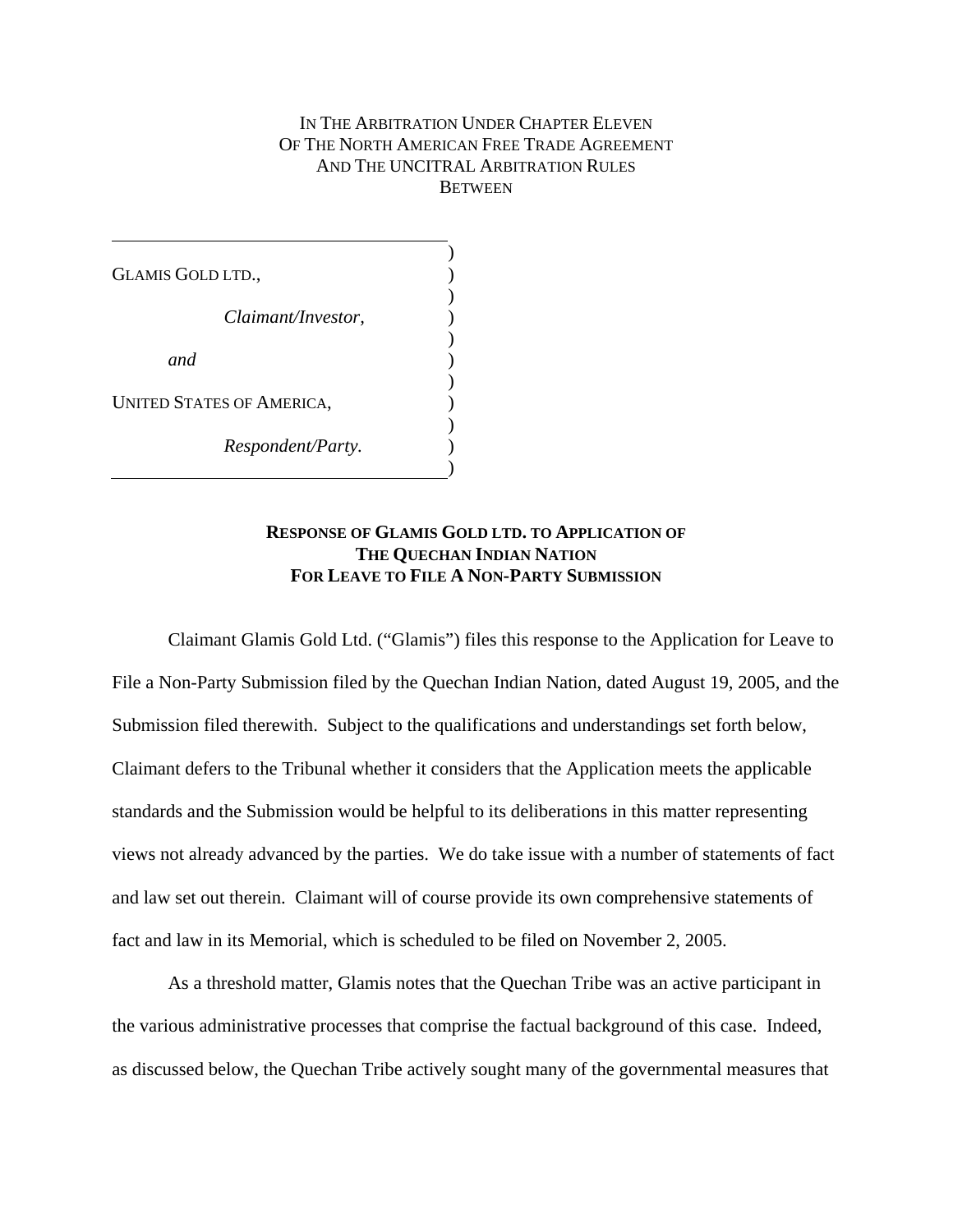gave rise to Glamis's causes of action as described in its Notice of Complaint. The Quechan submission notes that the "Quechan were active in the administrative permitting process for the mining operation promoted by the Claimant . . ." Quechan Submission at 1. Given its role as a fact witness to predicate issues in this proceeding, we would certainly oppose allowing the Quechan tribe to make factual submissions to the Tribunal without being subjected to discovery and production requests and requirements that generally govern party participation. Given the potential for unfairness associated with such a result, Glamis submits that the Quechan tribe's participation, if any, should be limited to this submissions setting forth the Tribe's position, consistent with the Tribunal's letter to the Tribe's counsel, dated July 28, 2005.

This issue aside, the Quechan Application makes several assertions which merit a preliminary response and clarification at this time. First, the opening paragraph of the Application is subject to misinterpretation, stating that:

> [The Quechan Nation] … occupies a reservation of approximately 45,000 acres total in the southeast corner of California and the southwest corner of Arizona. The Tribe remains on a portion of its ancestral lands; the location of the proposed [Glamis] mine was on the Tribe's ancestral lands.

Application at 1. In fact, the proposed Glamis Imperial Mine was located over ten miles away from the designated boundaries of the Quechan reservation (*i.e.,* the Fort Yuma Reservation) on lands owned by the United States and managed by the U.S. Department of the Interior, Bureau of Land Management ("BLM"), subject to the mining claim location and development authorized by the U.S. General Mining Law, 30 U.S.C. § 22 *et seq*. The Quechan "ancestral lands" mentioned in the Application refers to a vast and ill-defined land area which encompasses substantial portions of southern California, Arizona, and northern Mexico. This larger Quechan "ancestral" area at times has been described by Quechan representatives as encompassing well over a million acres.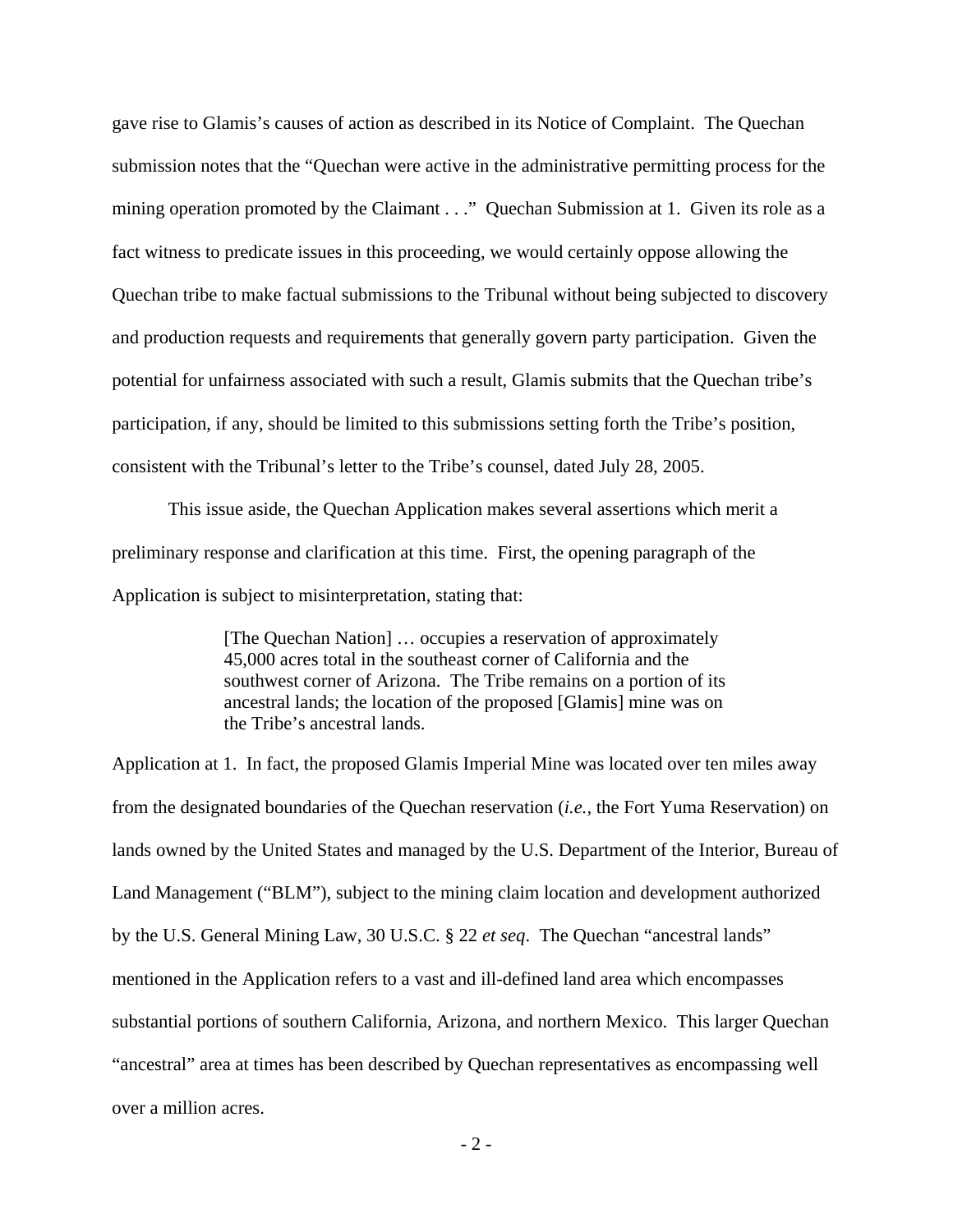Second, the Application (at 4) paraphrases certain findings regarding the Indian Pass area rendered in 1999 by the Advisory Council on Historic Preservation ("ACHP") which the Application describes as an "independent" arm of the United States. The paraphrased (not quoted) findings regarding the proposed mine's claimed impact on the Tribal members' "ability to practice their sacred traditions as a living part of their community life" were made pursuant to a process that ACHP itself conceded was highly "unusual," and it was heavily politicized by both opponents of the U.S. mining laws generally as well as opponents of Glamis's proposed mine in particular (including the Quechan). Notably, shortly before Glamis carried out mineral exploration and then proposed a mine near Indian Pass, Interior's Bureau of Land Management ("BLM") explicitly found that: "There is *no evidence* that the [Indian Pass] area is used today by contemporary Native Americans." BLM, *Indian Pass Management Plan* at 8 (1987) (emphasis added).

Third, the Quechan Application (at 4) states that the proposed Glamis mine "lies within the Tribe's aboriginal territory." However, the Quechan Application fails to acknowledge that the Tribe's aboriginal title claims (to lands beyond the reservation lands) were held to be extinguished by rulings of the U.S. Indian Claims Commission and the Tribe was compensated by the United States for those aboriginal claims. *See Quechan Tribe v. United States,* 8 Ind. Cl. Comm. 111, 130 (1959) (findings of fact); 8 Ind. Cl. Comm. 138 (1959) (opinion); 15 Ind. Cl. Comm. 489(a) (1965) (final judgment).

Fourth, the Quechan has no legitimate interest in issues relating to the potential "cost to United States or California taxpayers …" associated with a decision by the Tribunal "requiring the United States to compensate Claimant…." Quechan Application at 3. Nor does the Quechan Tribe have any legitimate interest in preventing what it seeks perjoratively to characterize as an

- 3 -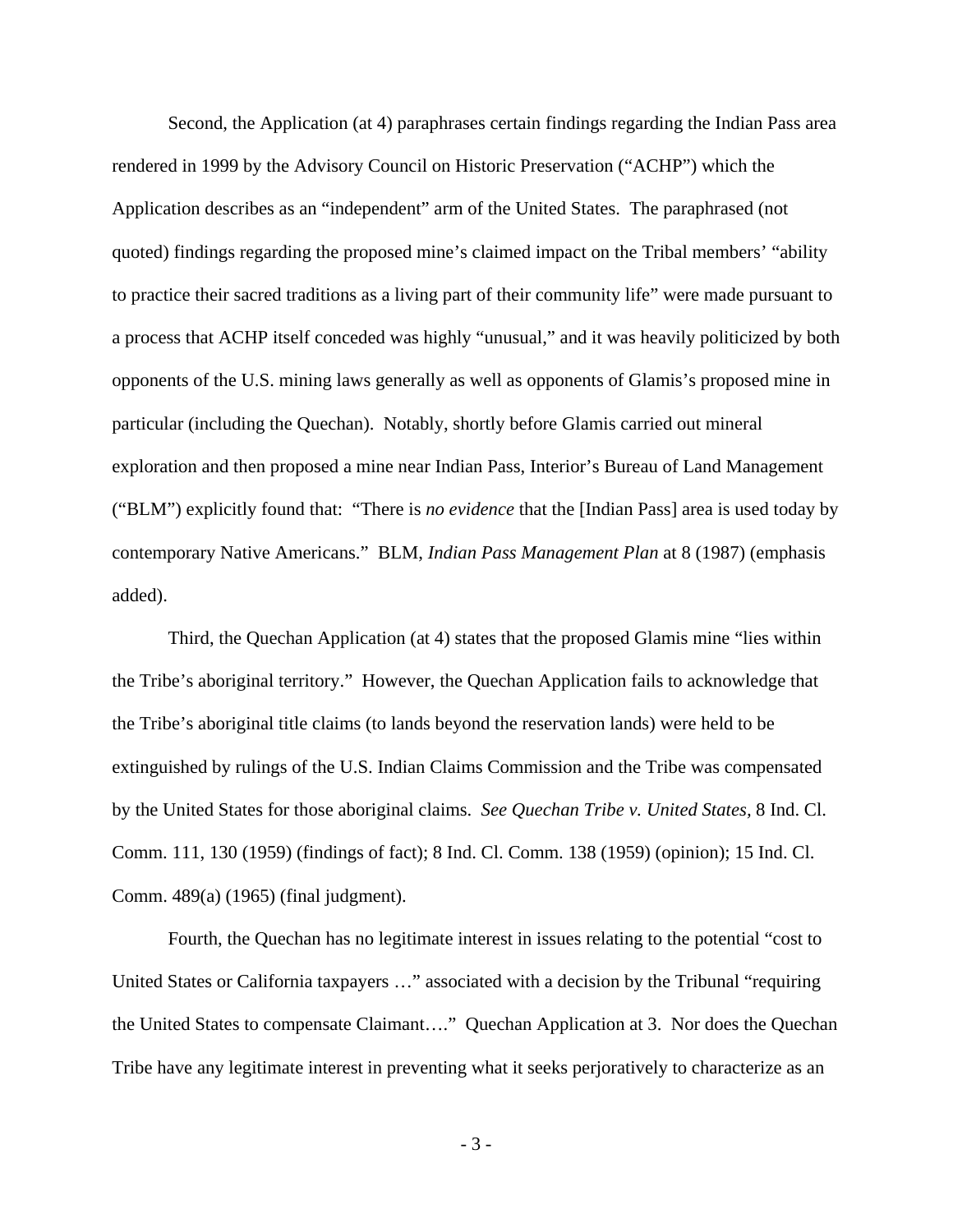"ill-deserved windfall to the Claimant." *Id.* The Quechan Tribe has no expertise with mining investments, mineral property valuations, or the monetary damages suffered by Claimant, and its Submission should not be accorded any weight on such issues.

Fifth, the Tribe is incorrect when it speculates that "[t]his NAFTA claim … could affect the integrity of the sacred area [at Indian Pass] and the Tribe's relation to it." Application at 2. Claimant in this NAFTA proceeding is not seeking some sort of "specific performance" with respect to approval of the mining plan of operations and elimination of the California backfilling mandate. Rather, Claimant is only requesting the just compensation to which it is entitled under NAFTA's investor protections for its significant financial losses stemming from the expropriation of its valuable gold mining property, and the inequitable and unlawful treatment afforded Glamis by the United States, as described in the Notice of Arbitration, dated December 9, 2003 – compensation to which it would also be entitled under U.S. Constitutional law albeit through the much lengthier and riskier (for a foreign investor) state court process.

Finally, we observe that the Tribe has mischaracterized prior federal court litigation initiated by Glamis in 2000 and 2001. *See* Application at 4-5. The Application refers to "Glamis' *unsuccessful* challenge to the 2000 Opinion issued by Respondent's [former] DOI Solicitor, John Leshy...." *Id.* (emphasis added). The cited 2000 Leshy Opinion,<sup>[1](#page-3-0)</sup> which divined a novel and unprecedented discretionary authority to deny the Glamis mine, was subsequently repudiated and rescinded by Interior Solicitor William Myers and Interior Secretary Gale Norton following the commencement of a federal court action by Glamis in early 2001. Glamis voluntarily abandoned its legal actions only after: (1) the unlawful Leshy Opinion was rescinded;

 $\overline{a}$ 

<span id="page-3-0"></span><sup>&</sup>lt;sup>1</sup> The Leshy Solicitor's Opinion was dated December 27, 1999, but publicly released on January 14, 2000.